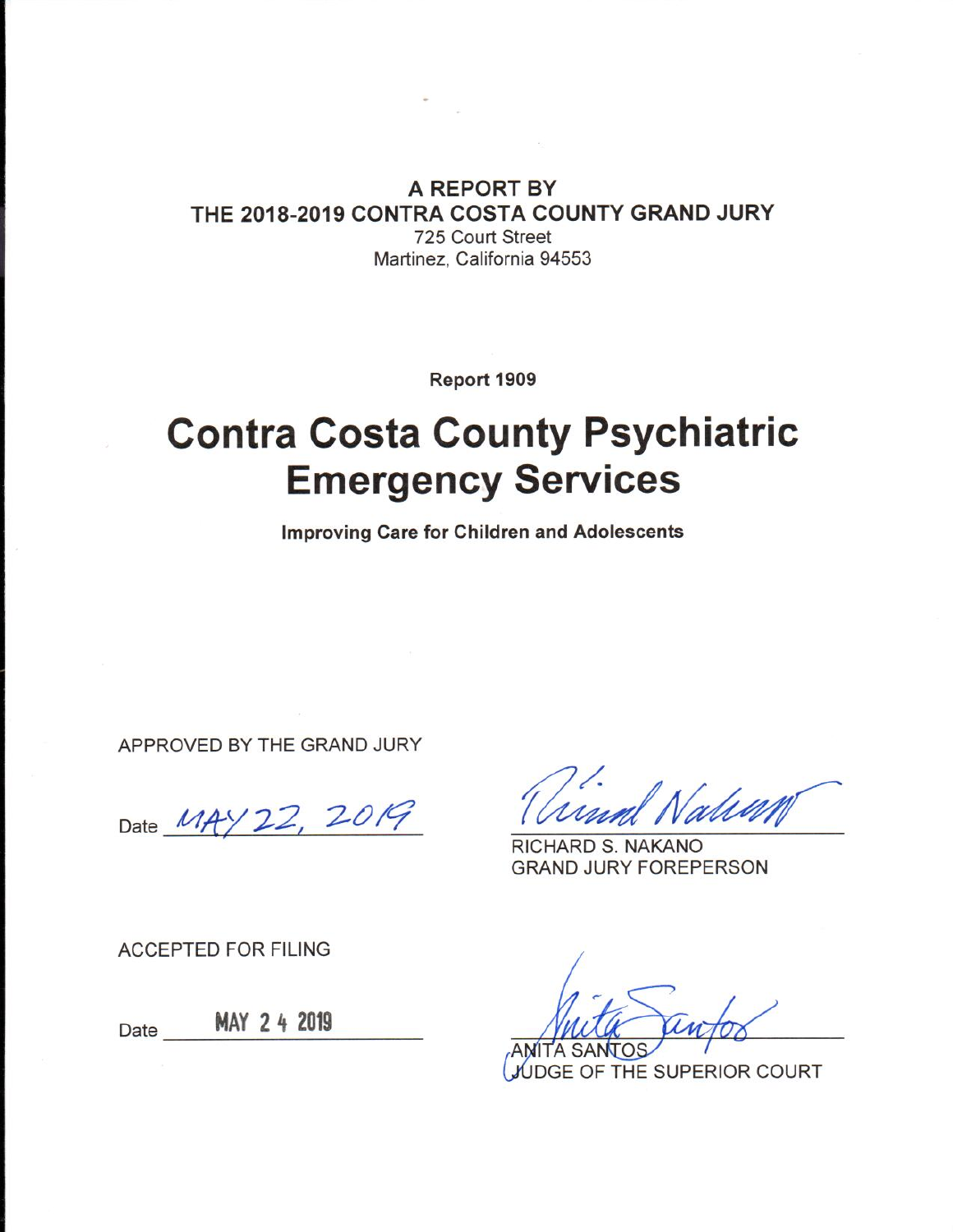Contact: Richard S. Nakano Foreperson 925-522-6941

Contra Costa County Grand Jury Report 1909

#### **Contra Costa County Psychiatric Emergency Services**

Improving Care for Children and Adolescents

#### **TO: Contra Costa County Board of Supervisors Contra Costa Health Services**

#### **SUMMARY**

How does the Contra Costa Regional Medical Center's Psychiatric Emergency Services (PES) meet the mental health needs of children and adolescents in Contra Costa County? The PES unit provided care for over 10,000 patients from October 2017 through September 2018. More than 1,600 were children (ages 7 through 12 years) and adolescents (ages 13 through 17 years).

The Grand Jury wanted to understand how PES cares for children and adolescents once they arrive at the Medical Center for psychiatric care. Because this is a Contra Costa County (the County) facility, many do not have health insurance and are brought to PES by family, police, or social worker. The Jury determined that while PES provides the needed mental health services, it lacks suitable facilities necessary to provide psychiatric emergency care for children and adolescents. The PES facility does not separate children and adolescents from adult patients at its entrance, waiting room, triage, or treatment area. They are exposed to adults needing psychiatric help, which PES staff states could cause additional trauma to the children and adolescents. Staff also indicated the crowded conditions at PES may compromise patients' privacy as required by the Health Insurance Portability and Accountability Act of 1996 (HIPAA).

The County does not operate a facility for children and adolescents in need of long-term psychiatric care. While waiting for long-term placement, children and adolescents are held in the PES unit until a place is found for them, often outside the County.

The Grand Jury recommends that the County Board of Supervisors (the Board) consider directing Contra Costa Health Services to perform a needs assessment focused on PES services for children and adolescents. In conducting a needs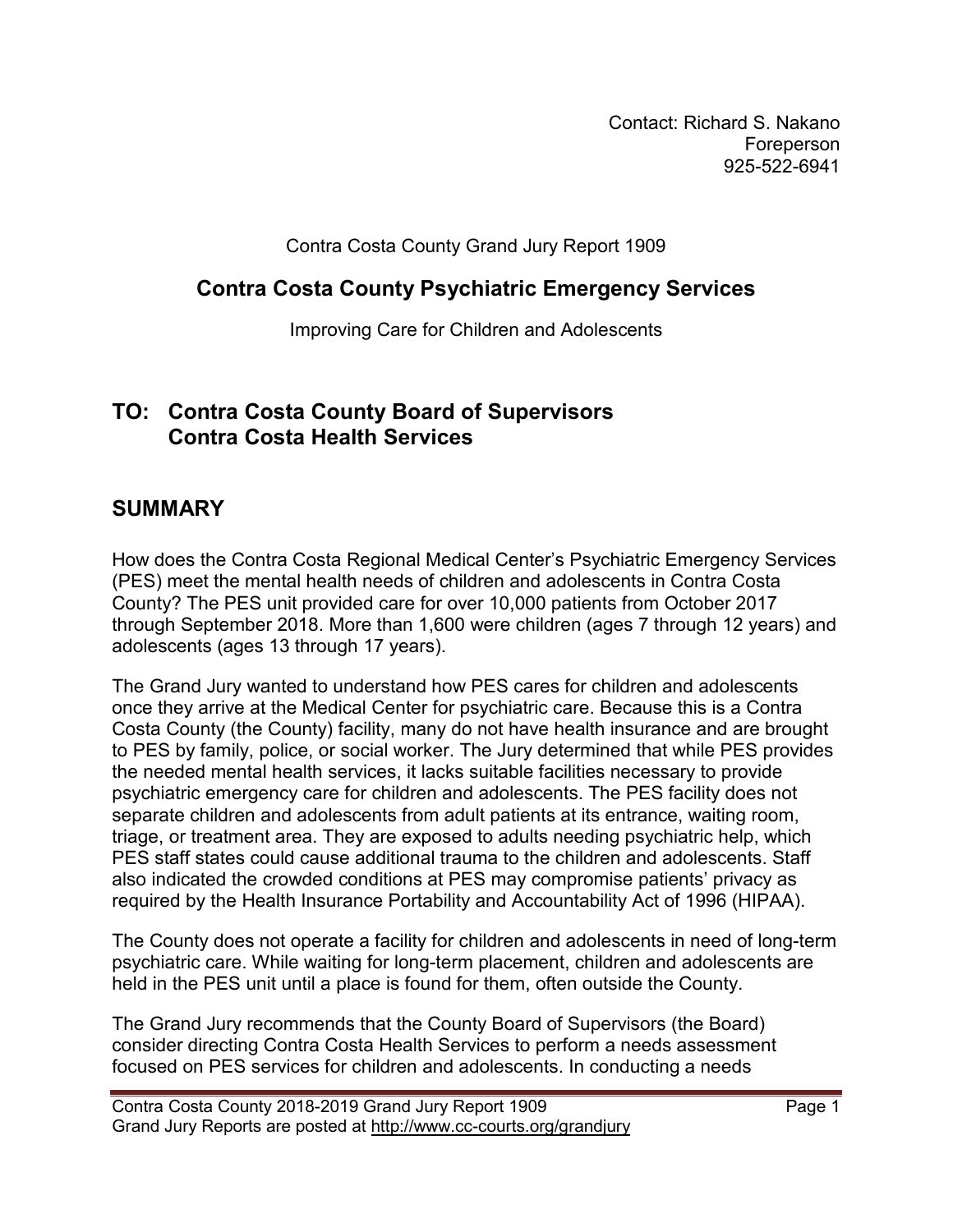assessment, the County should consider including a plan to segregate children and adolescents from adult patients in PES. It should also consider identifying space within the Contra Costa County Medical Center (Medical Center) for children and adolescents who are awaiting long-term placement. In addition, the Board should consider locating a long-term-care facility within the County or collaborating with neighboring counties on a regional solution.

# **METHODOLOGY**

In the course of its investigation, the Grand Jury:

- Reviewed Psychiatric Emergency Services Policies and Procedures
- Interviewed mental health professionals, individuals associated with PES, and individuals engaged in providing mental health services in the County
- Toured the PES facility and other areas of the Contra Costa Regional Medical **Center**
- Reviewed information regarding the number of patients served, reasons for presentation at PES, average patients served per month, and number of staff in PES
- Reviewed Contra Costa County Mental Health Commission meeting minutes
- Reviewed the 2016 Contra Costa County Mental Health Commission White Paper and updates in 2017 and 2018

# **BACKGROUND**

# **Contra Costa Health Services**

The mission of Contra Costa Health Services (Health Services) is to care for and improve the health of all people in the County, with special attention to those who are most vulnerable to health problems. Health Services is organized into eight divisions. Two of the divisions are Behavioral Health Services and the Contra Costa Regional Medical Center, located in Martinez. These two divisions collaborate on mental health care, with the Medical Center's PES unit providing emergency mental health services. The Grand Jury focused on PES in its investigation.

## **Medical Center Psychiatric Emergency Services**

PES provides emergency mental health services for adults and children and adolescents who rely on the County for their mental health care. PES contains 14 beds for adults and four beds for children and adolescents. The Medical Center maintains an inpatient unit providing long-term psychiatric care for persons the age of 18 and over.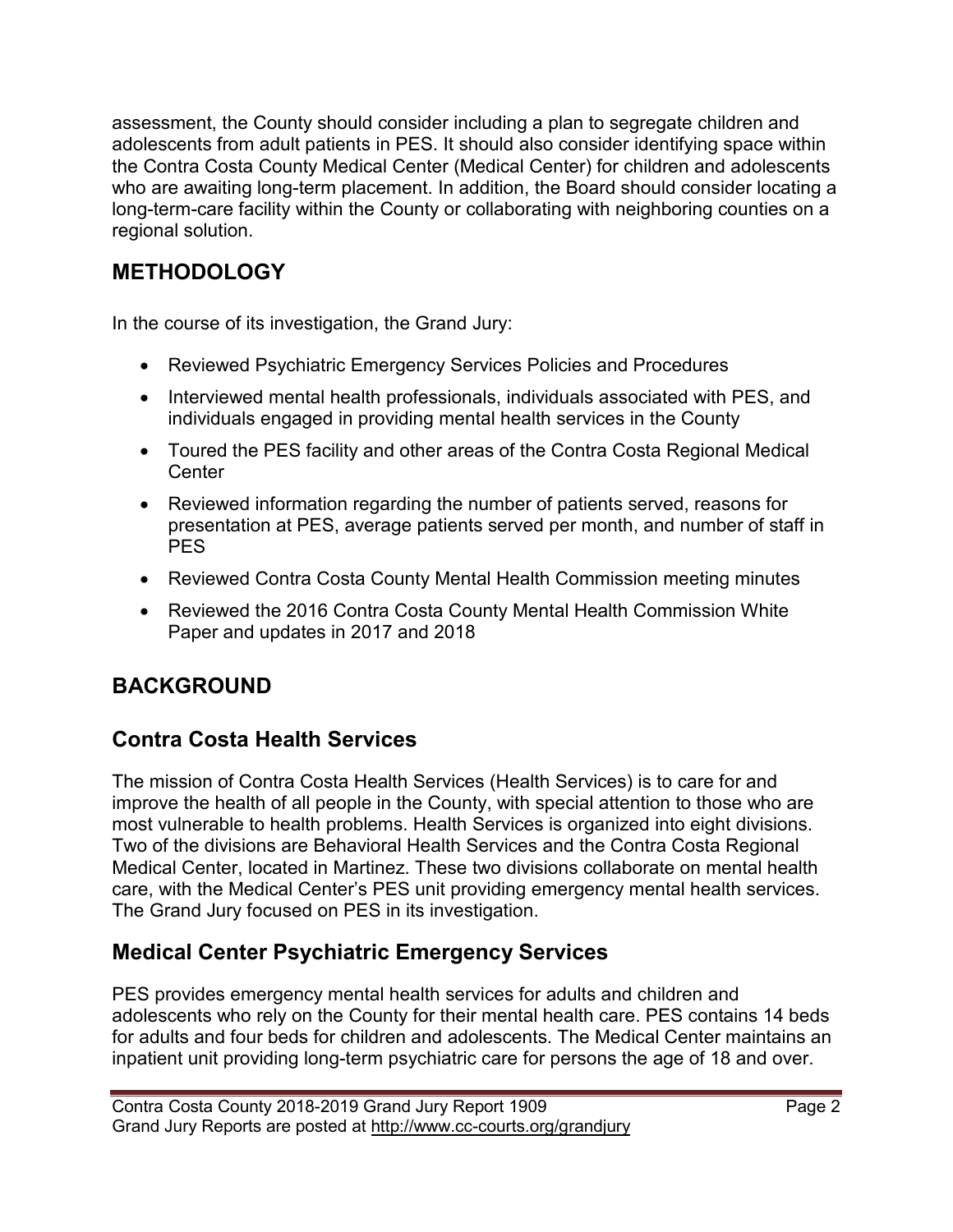However, there is no such inpatient unit in the Medical Center, or other County-operated facilities, for seriously mentally ill children and adolescents in need of hospitalization. Children and adolescents needing hospitalization must stay in the PES unit until they are placed in a facility that provides long-term care.

PES is designated by the County as the receiving center for patients undergoing involuntary holds of up to 72 hours. Involuntary holds are required by Section 5150 of the state Welfare and Institutions Code when patients, including children and adolescents, are a danger to themselves or others.

From October 2017 through September 2018, the PES unit served 10,171 patients. Of these patients, 1,609 were children and adolescents: an average of five per day. Fortynine children and adolescents were psychiatric holds under Section 5150. An additional 943 were at PES because they were either suicidal, had attempted suicide, or had exhibited suicidal thoughts (ideation). See graph in the following section.

On average, the PES day and evening shifts consist of eight nursing staff, four social workers and two psychiatrists. The night shift consists of eight nursing staff, two social workers and one psychiatrist.

#### **Mental Health Commission White Paper**

The Contra Costa County Mental Health Commission (the Commission) is an advisory body of citizens appointed by the Board to serve as the watchdog group for mental health services provided by the County. In April 2016, the Commission submitted a White Paper to the Board regarding what it called, "a crisis in the county public mental health care system and budgetary issues contributing to the crisis." The White Paper was followed by updates in October 2017 and September 2018.

In addition to the Grand Jury's independent findings, the White Paper and the updates also recommended changes in PES to improve treatment space for children and adolescents. The Grand Jury did not find any evidence that the Commission's recommendations had been implemented.

# **DISCUSSION**

# **Children and Adolescent Patients Presenting to PES**

From October 2017 through September 2018, PES saw an average of 848 patients per month. On average, 134 of these were children and adolescents. The facility has four beds for children and adolescents and 14 beds for adults. When children and adolescents in PES exceed the number of beds, they are provided with floor mats until beds become available.

Adults requiring longer-term care are admitted to a separate unit within the Medical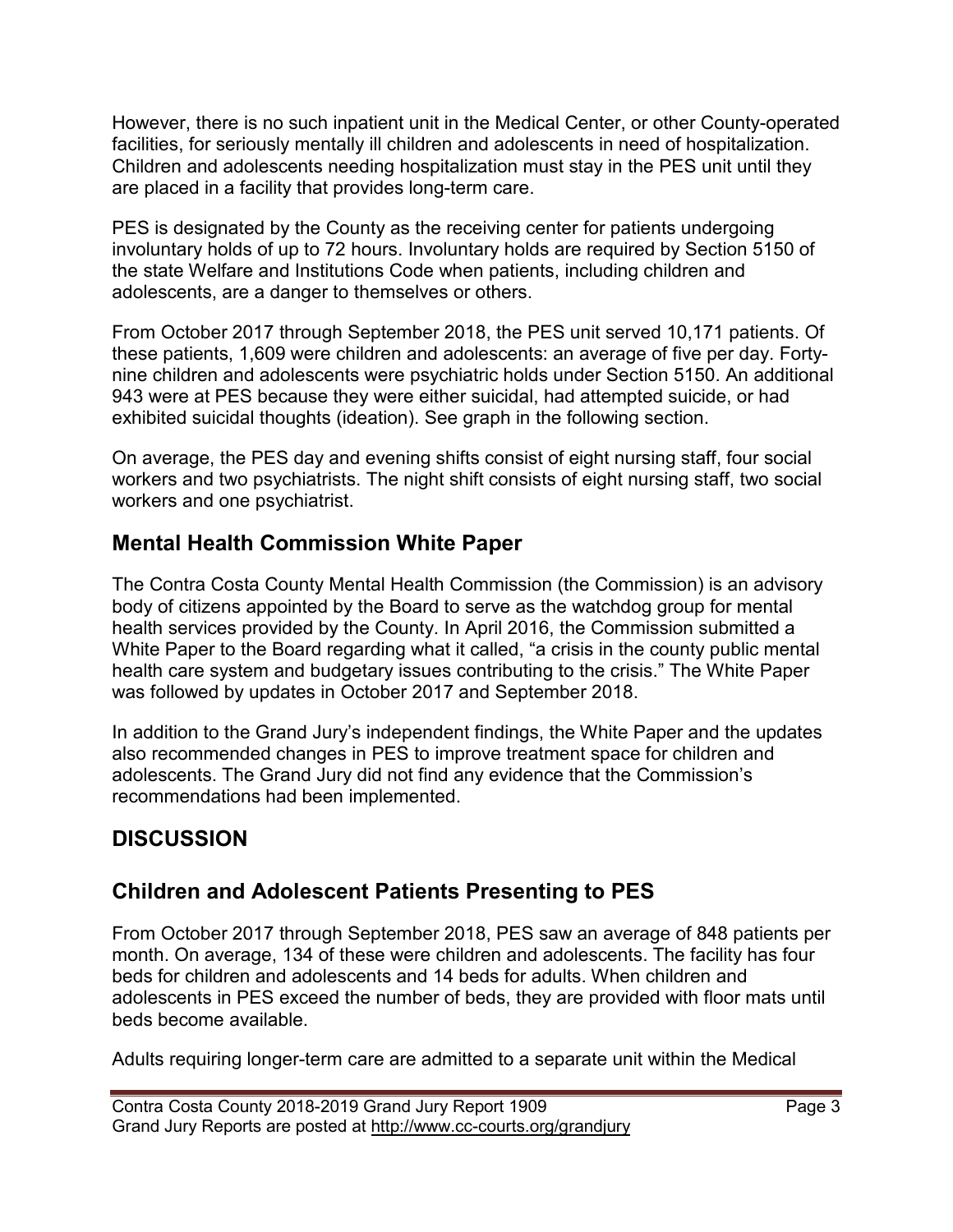Center which has 23 inpatient beds. The Medical Center does not have a similar longterm-care unit for children and adolescents. These patients must stay in the four-bed PES unit until beds are located in other facilities, many times outside of the County.

The following graph shows the most significant complaints of children and adolescents presenting to PES:



# **The PES Experience for Children and Adolescents**

The PES facility has no separate entrance, waiting room, triage, treatment area, or exit for children and adolescents. They stay in a small section of the PES unit with two designated rooms, one for children (ages 7 through 12 years) and one for adolescents (ages 13 through 17 years). Upon arrival at PES, and when they leave, children and adolescents must pass through the adult area to reach the assessment rooms. Distressed children and adolescents are exposed to adult patients needing psychiatric help. PES staff states this could cause additional trauma to the children and adolescents.

The Grand Jury determined in its investigation, and as noted in the updates to the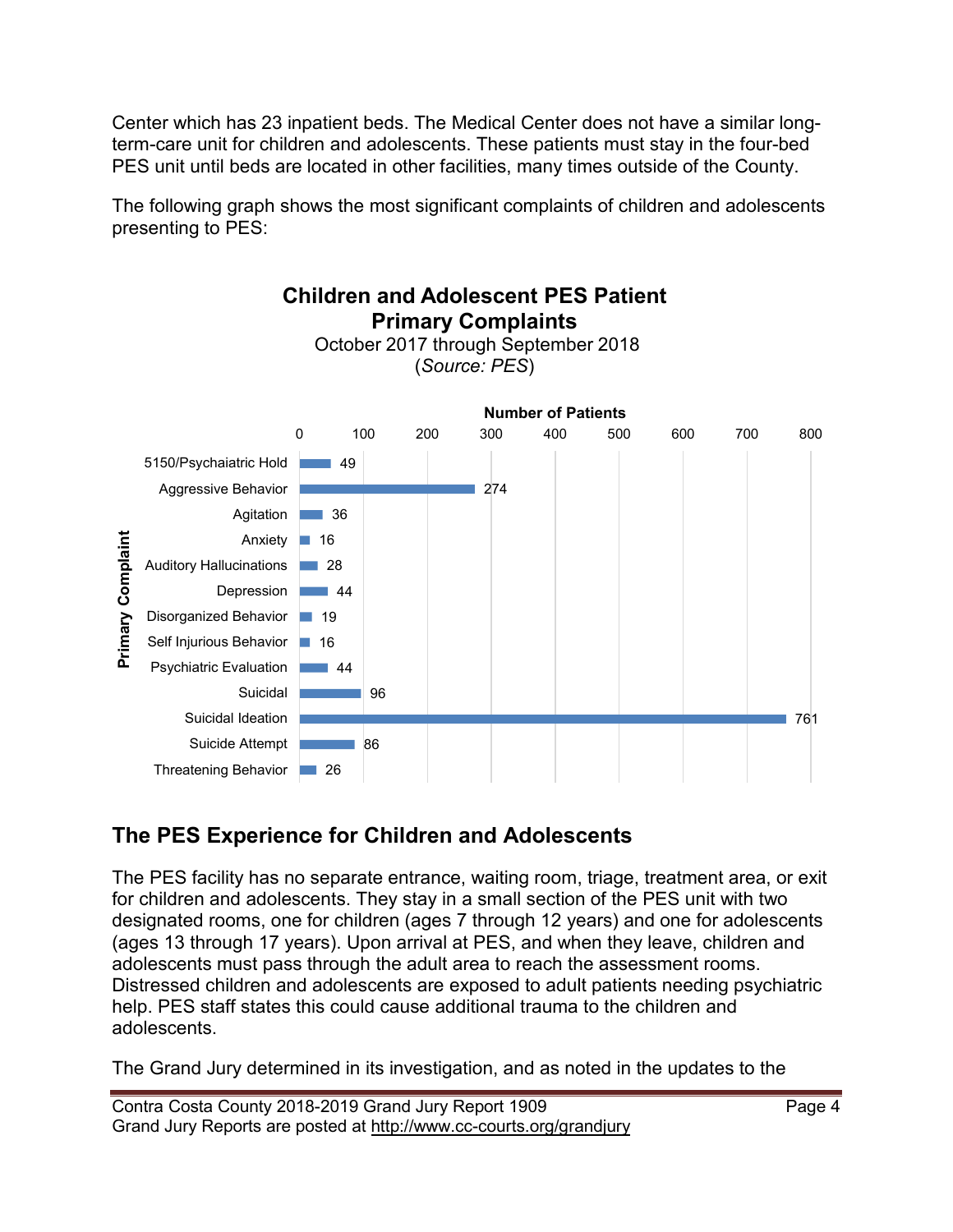Commission's White Paper, there has been no progress made in implementing a new design of PES facilities for children and adolescents.

The Grand Jury observed there is a vacant wing (4D) on the fourth floor of the Medical Center. This space may be an option to serve as a temporary holding unit for children and adolescents awaiting placement in long-term care.

#### **Long-term Care Placement**

The PES facility has four beds to accommodate children and adolescents. After patients are assessed and a decision is made that they need inpatient admission, staff must find an appropriate place for them in a long-term-care facility. Inpatient beds are in such high demand that children and adolescents are held in PES an average of four to five days until space is found for them in a long-term-care facility. The facility can be as far away as Sacramento and Fresno.

According to mental health professionals interviewed by the Grand Jury, placing these children and adolescents outside the County can impact their treatment and recovery. These professionals also indicated that children and adolescents need to stay connected with their families.

The Grand Jury recommends that the Board of Supervisors consider directing Health Services to address two issues:

- 1. The need for improved space for children and adolescents in PES
- 2. The need for a children and adolescents treatment center in the County, or a regional approach to long-term care in collaboration with neighboring counties.

## **Additional Concerns**

The Grand Jury has other concerns based on our investigation:

- The PES facility is configured so there is a lack of privacy for patients. This could result in HIPAA violations.
- John Muir Health Concord Medical Center is designated by the County as a 5150 receiving center. However, there is no formal contract between it and the County to accept 5150 cases.

## **FINDINGS**

F1. At peak times the PES facility, with four beds and two treatment rooms, is not sufficient to handle its volume of children and adolescent patients.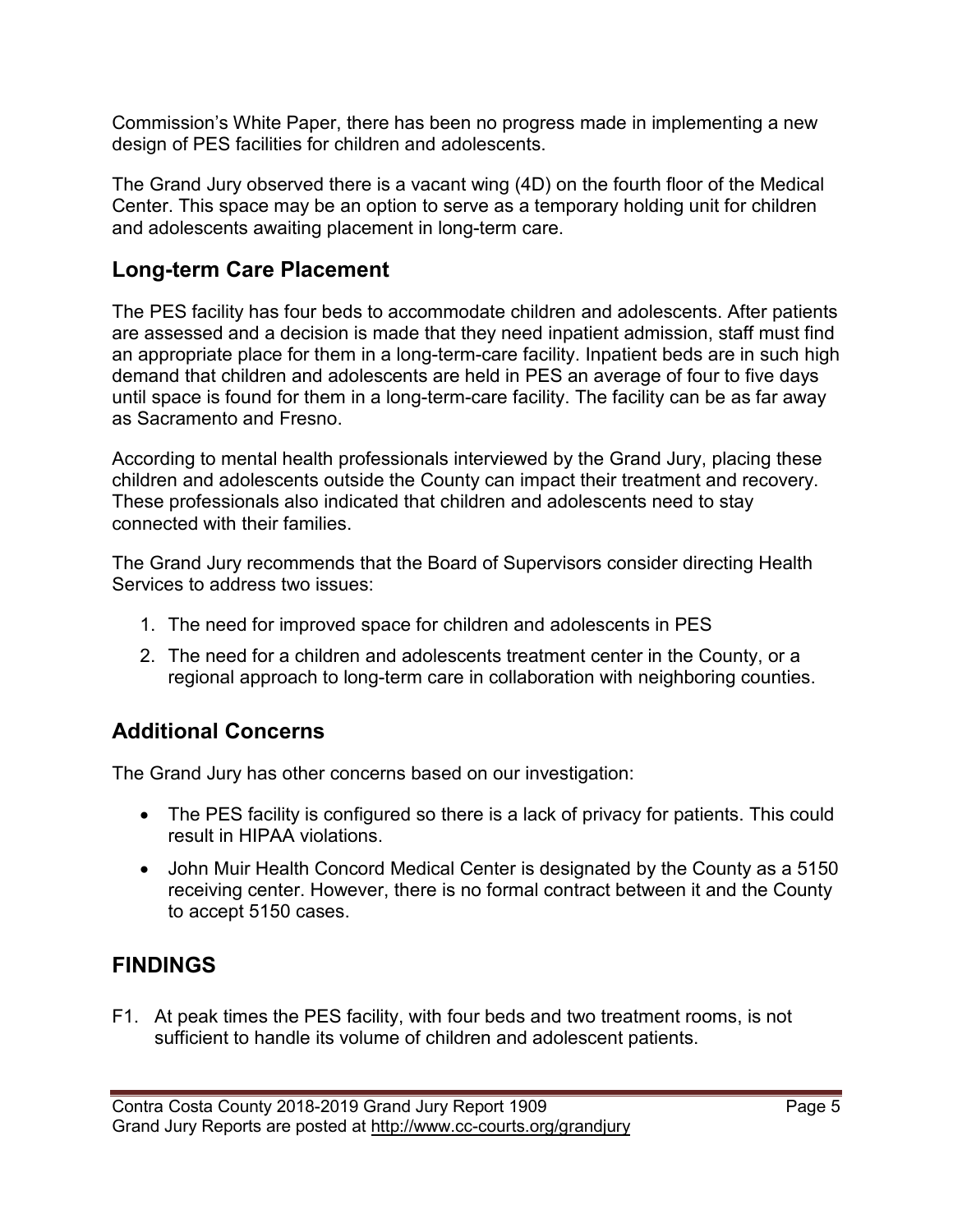- F2. Children and adolescents could remain in PES four to five days while they wait for long-term placement.
- F3. The PES facility is configured so that children and adolescents seeking treatment must pass through the adult patient area.
- F4. Contra Costa County does not operate a long-term-care facility for children and adolescents. They are often placed in long-term-care facilities outside the County.
- F5. Although the County has authorized John Muir Health Concord Medical Center to accept 5150 patients, there is no formal contract to do so.
- F6. The Medical Center's 4D wing is vacant with no plans for its utilization.
- F7. The Contra Costa County Mental Health Commission recommended changes in PES to improve treatment space for children and adolescents. The Grand Jury did not find any evidence that the Commission's recommendations had been implemented.

# **RECOMMENDATIONS**

- R1. The Board of Supervisors should consider directing Contra Costa Health Services to perform a comprehensive needs assessment that would include a redesign of the PES facility that would separate children and adolescents from adult patients by June 30, 2020.
- R2. The Board of Supervisors should consider directing Contra Costa Health Services to investigate the use of the Medical Center's vacant wing (4D) as a temporary holding area for children and adolescents waiting for long-term placement in other facilities by December 31, 2019.
- R3. The Board of Supervisors should consider directing Contra Costa Health Services to develop a plan to operate a treatment center for children and adolescents who need long-term psychiatric care by June 30, 2020. The treatment center could either be within the County or in collaboration with neighboring counties.
- R4. The Board of Supervisors should consider directing Contra Costa Health Services to explore entering into a contract with John Muir Health Concord Medical Center to accept and treat 5150 patients presently only served by the County by June 30, 2020.